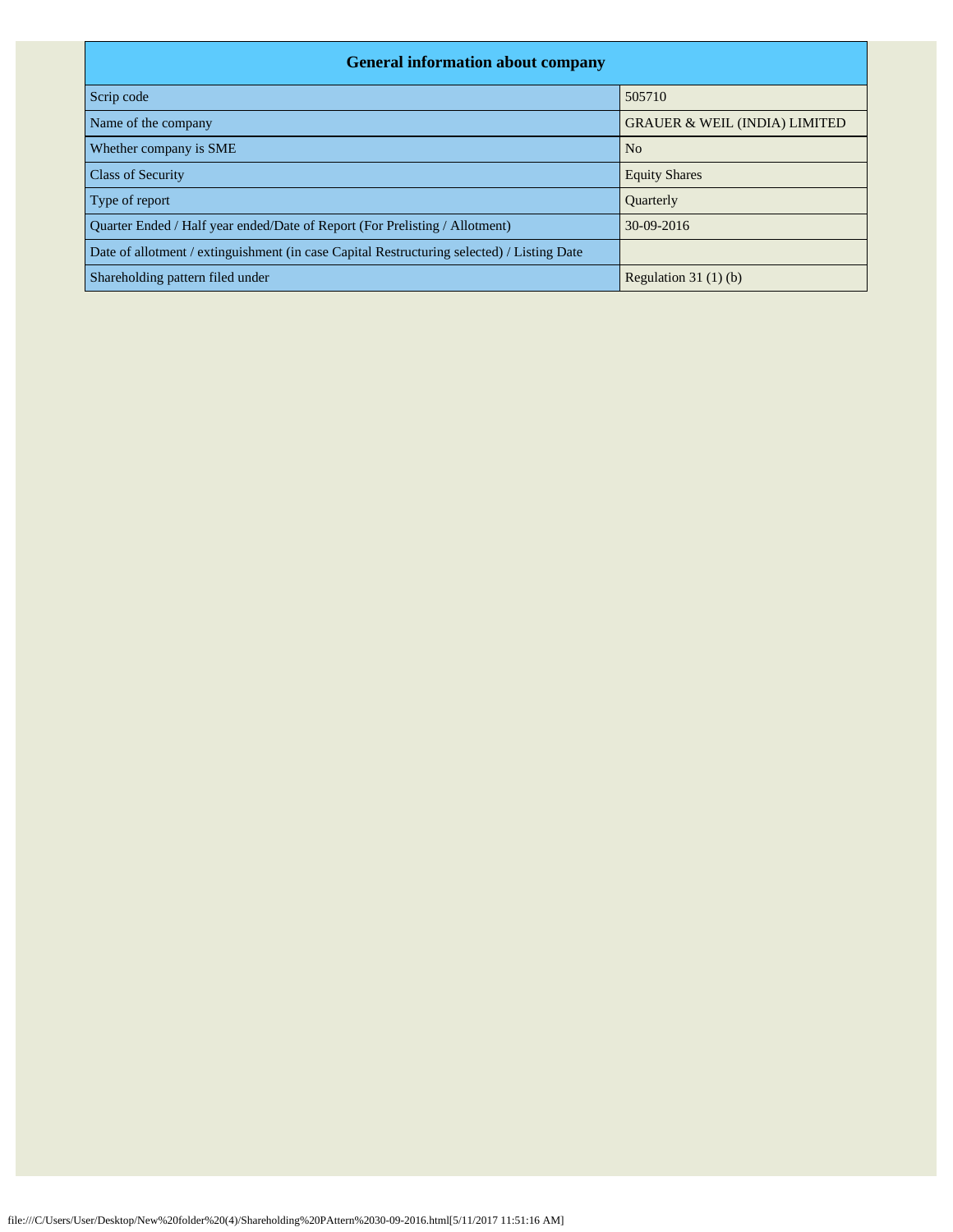| Sr. No.         | <b>Particular</b>                                                                      | Yes/No         |
|-----------------|----------------------------------------------------------------------------------------|----------------|
|                 | Whether the Listed Entity has issued any partly paid up shares?                        | N <sub>o</sub> |
| $\overline{2}$  | Whether the Listed Entity has issued any Convertible Securities?                       | N <sub>o</sub> |
| $\overline{3}$  | Whether the Listed Entity has issued any Warrants?                                     | N <sub>o</sub> |
| $\overline{4}$  | Whether the Listed Entity has any shares against which depository receipts are issued? | N <sub>o</sub> |
| 5               | Whether the Listed Entity has any shares in locked-in?                                 | N <sub>0</sub> |
| $\overline{6}$  | Whether any shares held by promoters are pledge or otherwise encumbered?               | N <sub>o</sub> |
| $7\phantom{.0}$ | Whether company has equity shares with differential voting rights?                     | N <sub>o</sub> |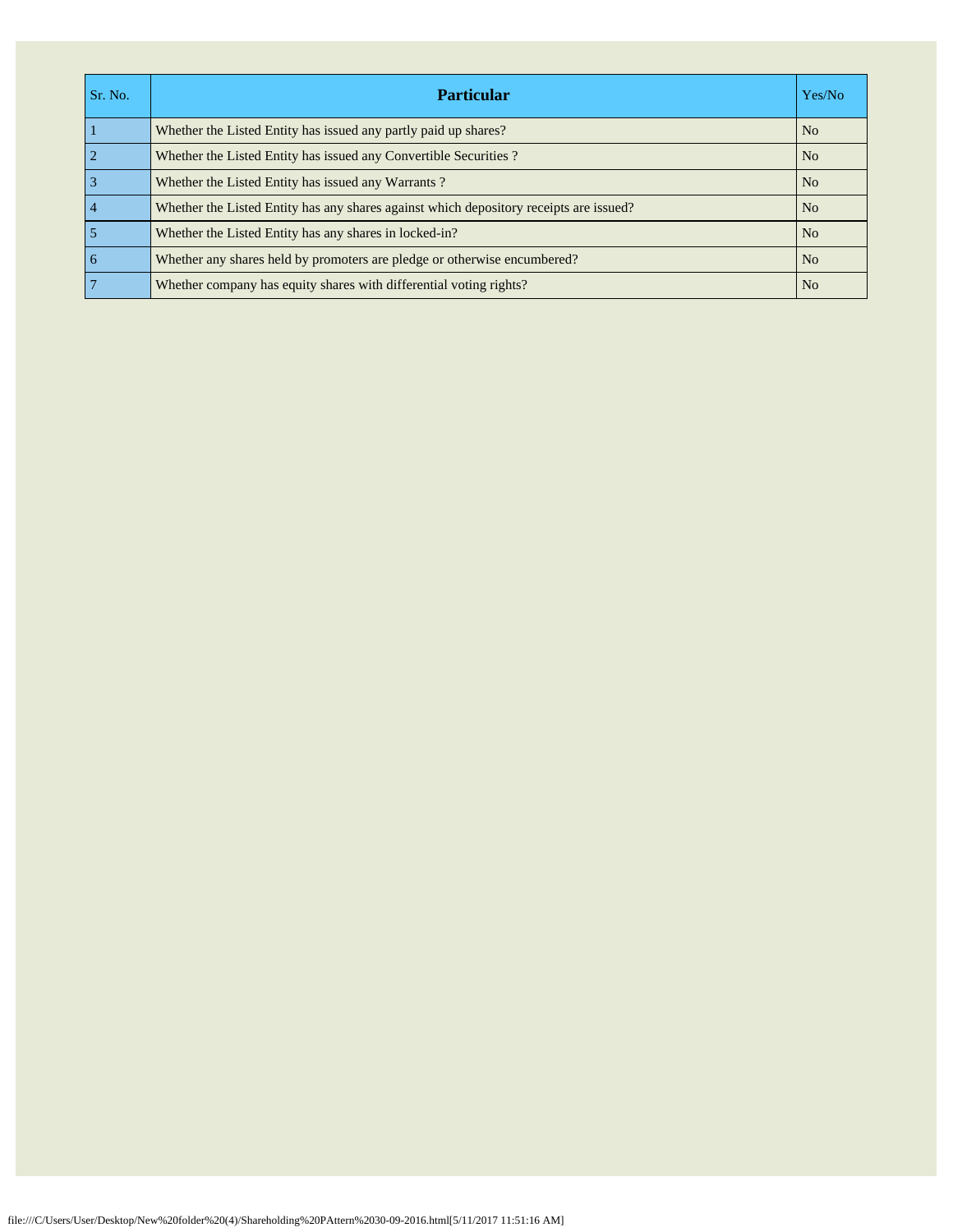|                       | Table I - Summary Statement holding of specified securities |                         |                         |                                 |                                |                                                               |                                                                                                                            |                           |                      |                                      |                                 |  |
|-----------------------|-------------------------------------------------------------|-------------------------|-------------------------|---------------------------------|--------------------------------|---------------------------------------------------------------|----------------------------------------------------------------------------------------------------------------------------|---------------------------|----------------------|--------------------------------------|---------------------------------|--|
|                       | Category<br>of                                              |                         | No. of                  | No. Of<br>Partly                | No. Of                         | Total nos.<br>shares held<br>$(VII) =$<br>$(IV)+(V)+$<br>(VI) | Shareholding<br>as a % of total<br>no. of shares<br>(calculated as<br>per SCRR,<br>1957) (VIII)<br>As a % of<br>$(A+B+C2)$ | class of securities (IX)  |                      | Number of Voting Rights held in each |                                 |  |
| Category              |                                                             | Nos. Of<br>shareholders | fully paid<br>up equity | paid-<br>up                     | shares<br>underlying           |                                                               |                                                                                                                            | No of Voting (XIV) Rights |                      |                                      |                                 |  |
| $\mathcal{L}(\Gamma)$ | shareholder<br>(II)                                         | (III)                   | shares held<br>(IV)     | equity<br>shares<br>held<br>(V) | Depository<br>Receipts<br>(VI) |                                                               |                                                                                                                            | Class eg:<br>X            | <b>Class</b><br>eg:y | Total                                | Total as<br>a % of<br>$(A+B+C)$ |  |
| (A)                   | Promoter<br>$\&$<br>Promoter<br>Group                       | 16                      | 156479509               |                                 |                                | 156479509                                                     | 69.02                                                                                                                      | 156479509                 |                      | 156479509                            | 69.02                           |  |
| (B)                   | Public                                                      | 18120                   | 70226241                |                                 |                                | 70226241                                                      | 30.98                                                                                                                      | 70226241                  |                      | 70226241                             | 30.98                           |  |
| (C)                   | <b>Non</b><br>Promoter-<br>Non Public                       |                         |                         |                                 |                                |                                                               |                                                                                                                            |                           |                      |                                      |                                 |  |
| (C1)                  | <b>Shares</b><br>underlying<br><b>DRs</b>                   |                         |                         |                                 |                                |                                                               |                                                                                                                            |                           |                      |                                      |                                 |  |
| (C2)                  | Shares held<br>by<br>Employee<br><b>Trusts</b>              |                         |                         |                                 |                                |                                                               |                                                                                                                            |                           |                      |                                      |                                 |  |
|                       | Total                                                       | 18136                   | 226705750               |                                 |                                | 226705750                                                     | 100                                                                                                                        | 226705750                 |                      | 226705750                            | 100                             |  |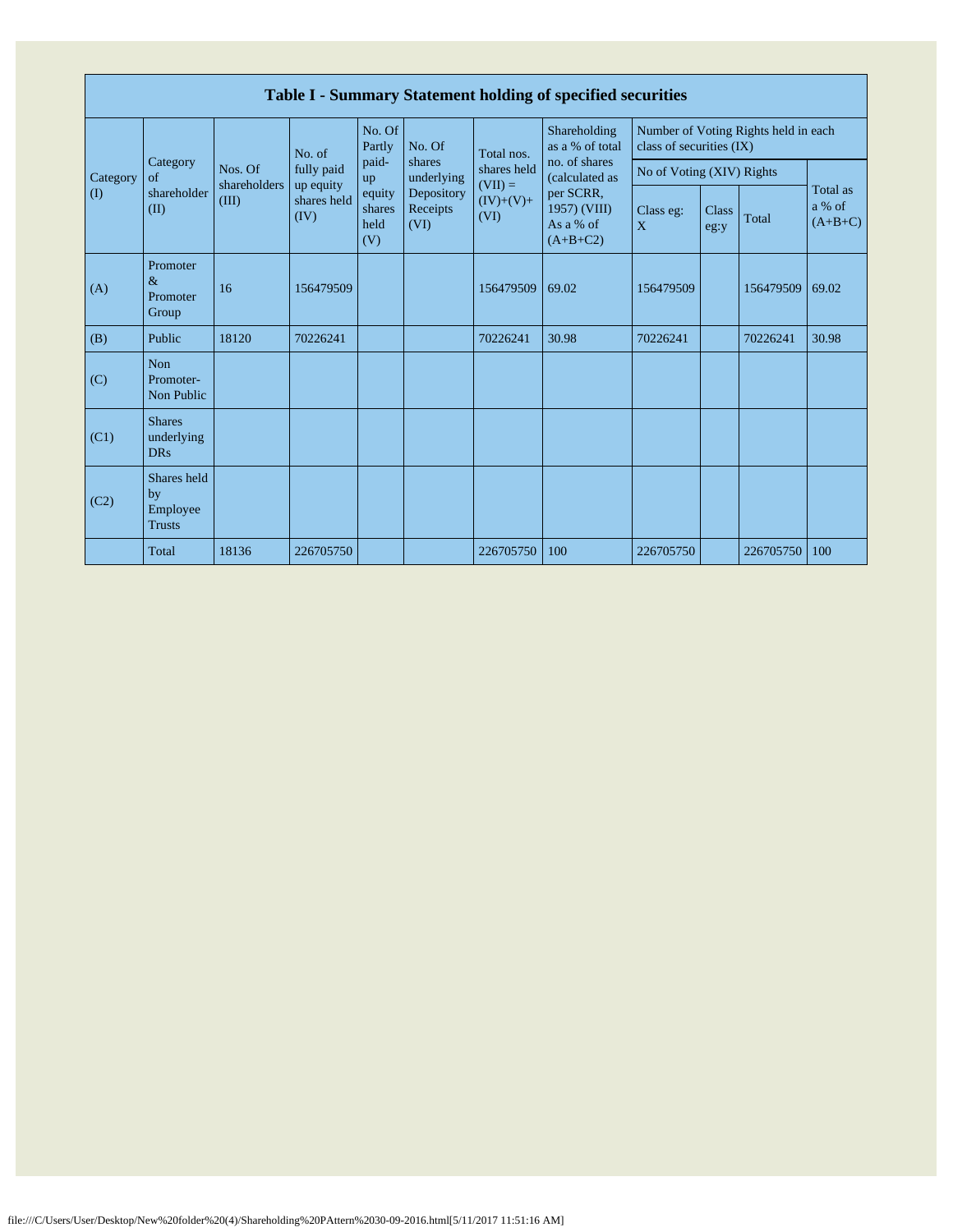|                         | Table I - Summary Statement holding of specified securities |                                                                                          |                                                                                    |                                                                                                                      |                                                                                                                                                                                |                                        |                                                         |                                                                               |                                                       |                                       |  |  |
|-------------------------|-------------------------------------------------------------|------------------------------------------------------------------------------------------|------------------------------------------------------------------------------------|----------------------------------------------------------------------------------------------------------------------|--------------------------------------------------------------------------------------------------------------------------------------------------------------------------------|----------------------------------------|---------------------------------------------------------|-------------------------------------------------------------------------------|-------------------------------------------------------|---------------------------------------|--|--|
| Category<br>$($ $($ $)$ | Category<br>of<br>shareholder<br>(II)                       | No. Of<br><b>Shares</b><br>Underlying<br>Outstanding<br>convertible<br>securities<br>(X) | No. of<br><b>Shares</b><br>Underlying<br>Outstanding<br><b>Warrants</b><br>$(X_i)$ | <b>No. Of Shares</b><br>Underlying<br>Outstanding<br>convertible<br>securities and<br>No. Of<br>Warrants (Xi)<br>(a) | Shareholding, as a %<br>assuming full<br>conversion of<br>convertible securities (<br>as a percentage of<br>diluted share capital)<br>$(XI)=(VII)+(X) As a$<br>% of $(A+B+C2)$ | Number of<br>Locked in<br>shares (XII) |                                                         | Number of<br><b>Shares</b><br>pledged or<br>otherwise<br>encumbered<br>(XIII) |                                                       | Number of<br>equity shares<br>held in |  |  |
|                         |                                                             |                                                                                          |                                                                                    |                                                                                                                      |                                                                                                                                                                                | No.<br>(a)                             | As a<br>$%$ of<br>total<br><b>Shares</b><br>held<br>(b) | No.<br>(a)                                                                    | As a<br>% of<br>total<br><b>Shares</b><br>held<br>(b) | dematerialized<br>form $(XIV)$        |  |  |
| (A)                     | Promoter<br>$\&$<br>Promoter<br>Group                       |                                                                                          |                                                                                    |                                                                                                                      | 69.02                                                                                                                                                                          |                                        |                                                         |                                                                               |                                                       | 156479509                             |  |  |
| (B)                     | Public                                                      |                                                                                          |                                                                                    |                                                                                                                      | 30.98                                                                                                                                                                          |                                        |                                                         |                                                                               |                                                       | 63665371                              |  |  |
| (C)                     | <b>Non</b><br>Promoter-<br>Non Public                       |                                                                                          |                                                                                    |                                                                                                                      |                                                                                                                                                                                |                                        |                                                         |                                                                               |                                                       |                                       |  |  |
| (C1)                    | <b>Shares</b><br>underlying<br><b>DRs</b>                   |                                                                                          |                                                                                    |                                                                                                                      |                                                                                                                                                                                |                                        |                                                         |                                                                               |                                                       |                                       |  |  |
| (C2)                    | Shares held<br>by<br>Employee<br><b>Trusts</b>              |                                                                                          |                                                                                    |                                                                                                                      |                                                                                                                                                                                |                                        |                                                         |                                                                               |                                                       |                                       |  |  |
|                         | Total                                                       |                                                                                          |                                                                                    |                                                                                                                      | 100                                                                                                                                                                            |                                        |                                                         |                                                                               |                                                       | 220144880                             |  |  |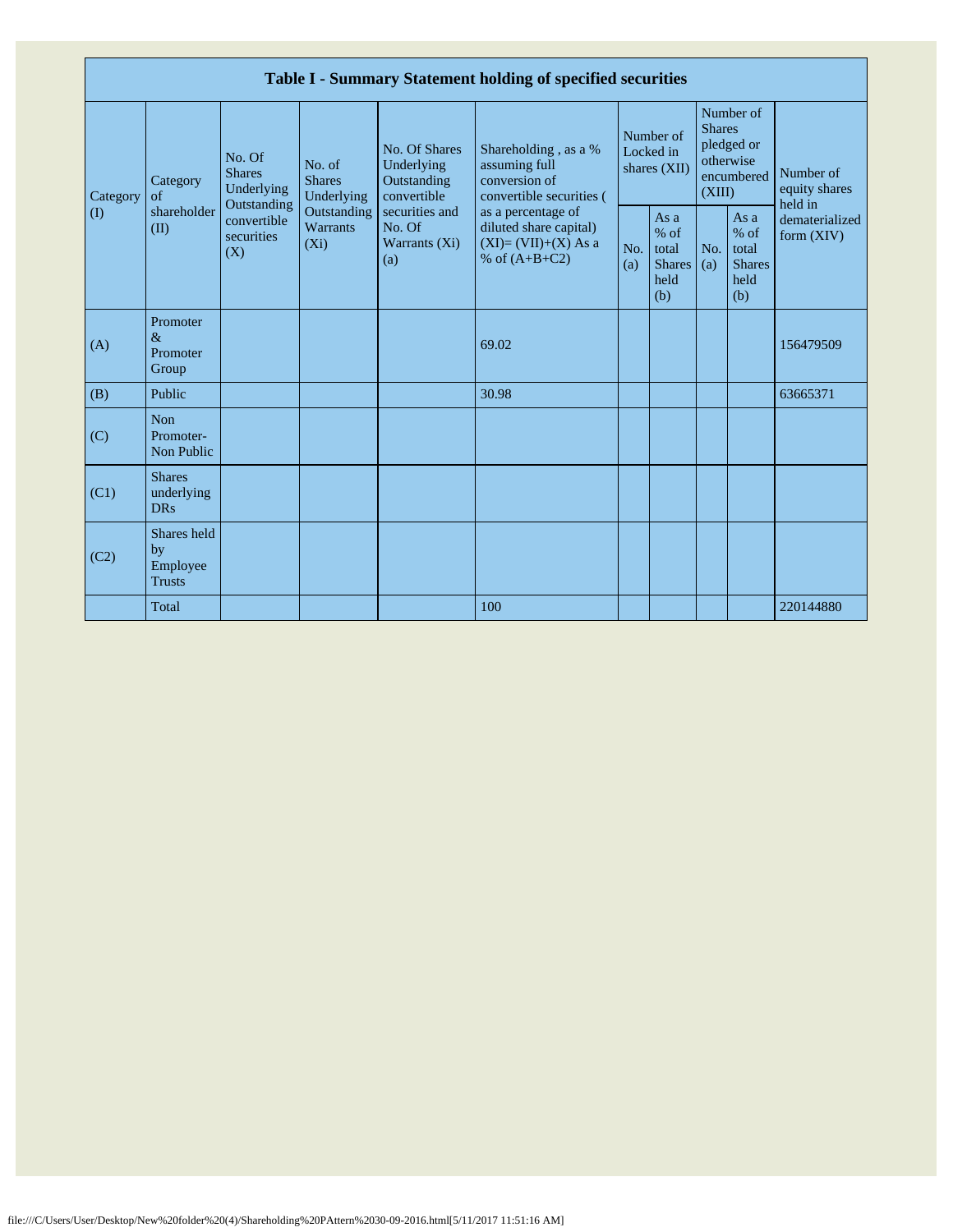|                                                                                                | Table II - Statement showing shareholding pattern of the Promoter and Promoter Group                                |                                  |                                                |                                                |                                                                  |                                                 |                                                                                                     |                           |               |                                      |                                                    |  |
|------------------------------------------------------------------------------------------------|---------------------------------------------------------------------------------------------------------------------|----------------------------------|------------------------------------------------|------------------------------------------------|------------------------------------------------------------------|-------------------------------------------------|-----------------------------------------------------------------------------------------------------|---------------------------|---------------|--------------------------------------|----------------------------------------------------|--|
|                                                                                                |                                                                                                                     |                                  |                                                | No.<br><b>Of</b>                               |                                                                  |                                                 | Shareholding<br>as a % of                                                                           | class of securities (IX)  |               | Number of Voting Rights held in each |                                                    |  |
|                                                                                                | Category &                                                                                                          |                                  | No. of                                         | Partly                                         | No. Of<br>shares<br>underlying<br>Depository<br>Receipts<br>(VI) | Total nos.                                      | total no. of<br>shares<br>(calculated<br>as per<br>SCRR,<br>1957) (VIII)<br>As a % of<br>$(A+B+C2)$ | No of Voting (XIV) Rights |               |                                      |                                                    |  |
| Sr.                                                                                            | Name of the<br>Shareholders (I)                                                                                     | Nos. Of<br>shareholders<br>(III) | fully paid<br>up equity<br>shares held<br>(IV) | paid-<br>up<br>equity<br>shares<br>held<br>(V) |                                                                  | shares held<br>$(VII) =$<br>$(IV)+(V)+$<br>(VI) |                                                                                                     | Class eg:<br>$\mathbf X$  | Class<br>eg:y | Total                                | Total<br>as a %<br>of<br>Total<br>Voting<br>rights |  |
| $\mathbf{A}$                                                                                   | Table II - Statement showing shareholding pattern of the Promoter and Promoter Group                                |                                  |                                                |                                                |                                                                  |                                                 |                                                                                                     |                           |               |                                      |                                                    |  |
| (1)                                                                                            | Indian                                                                                                              |                                  |                                                |                                                |                                                                  |                                                 |                                                                                                     |                           |               |                                      |                                                    |  |
| (a)                                                                                            | Individuals/Hindu<br>undivided Family                                                                               | $\bf 8$                          | 66220459                                       |                                                |                                                                  | 66220459                                        | 29.21                                                                                               | 66220459                  |               | 66220459                             | 29.21                                              |  |
| (d)                                                                                            | Any Other<br>(specify)                                                                                              | $\bf 8$                          | 90259050                                       |                                                |                                                                  | 90259050                                        | 39.81                                                                                               | 90259050                  |               | 90259050                             | 39.81                                              |  |
| Sub-Total<br>(A)(1)                                                                            |                                                                                                                     | 16                               | 156479509                                      |                                                |                                                                  | 156479509                                       | 69.02                                                                                               | 156479509                 |               | 156479509                            | 69.02                                              |  |
| (2)                                                                                            | Foreign                                                                                                             |                                  |                                                |                                                |                                                                  |                                                 |                                                                                                     |                           |               |                                      |                                                    |  |
| Total<br>Shareholding<br>of Promoter<br>and<br>Promoter<br>Group $(A)=$<br>$(A)(1)+(A)$<br>(2) |                                                                                                                     | 16                               | 156479509                                      |                                                |                                                                  | 156479509                                       | 69.02                                                                                               | 156479509                 |               | 156479509                            | 69.02                                              |  |
| $\, {\bf B}$                                                                                   | Table III - Statement showing shareholding pattern of the Public shareholder                                        |                                  |                                                |                                                |                                                                  |                                                 |                                                                                                     |                           |               |                                      |                                                    |  |
| (1)                                                                                            | <b>Institutions</b>                                                                                                 |                                  |                                                |                                                |                                                                  |                                                 |                                                                                                     |                           |               |                                      |                                                    |  |
| (a)                                                                                            | <b>Mutual Funds</b>                                                                                                 | $\ensuremath{\mathfrak{Z}}$      | 20620                                          |                                                |                                                                  | 20620                                           | 0.01                                                                                                | 20620                     |               | 20620                                | 0.01                                               |  |
| (e)                                                                                            | Foreign Portfolio<br>Investors                                                                                      | $\mathbf{1}$                     | 44189                                          |                                                |                                                                  | 44189                                           | 0.02                                                                                                | 44189                     |               | 44189                                | 0.02                                               |  |
| (f)                                                                                            | Financial<br>Institutions/<br><b>Banks</b>                                                                          | 5                                | 19500                                          |                                                |                                                                  | 19500                                           | 0.01                                                                                                | 19500                     |               | 19500                                | 0.01                                               |  |
| Sub-Total<br>(B)(1)                                                                            |                                                                                                                     | 9                                | 84309                                          |                                                |                                                                  | 84309                                           | 0.04                                                                                                | 84309                     |               | 84309                                | 0.04                                               |  |
| (3)                                                                                            | Non-institutions                                                                                                    |                                  |                                                |                                                |                                                                  |                                                 |                                                                                                     |                           |               |                                      |                                                    |  |
| (a(i))                                                                                         | Individuals -<br>i.Individual<br>shareholders<br>holding nominal<br>share capital up<br>to Rs. 2 lakhs.             | 16823                            | 49505702                                       |                                                |                                                                  | 49505702                                        | 21.84                                                                                               | 49505702                  |               | 49505702                             | 21.84                                              |  |
| (a(ii))                                                                                        | Individuals - ii.<br>Individual<br>shareholders<br>holding nominal<br>share capital in<br>excess of Rs. 2<br>lakhs. | 11                               | 4810585                                        |                                                |                                                                  | 4810585                                         | 2.12                                                                                                | 4810585                   |               | 4810585                              | 2.12                                               |  |
| (e)                                                                                            | Any Other<br>(specify)                                                                                              | 1277                             | 15825645                                       |                                                |                                                                  | 15825645                                        | 6.98                                                                                                | 15825645                  |               | 15825645                             | 6.98                                               |  |
| Sub-Total<br>(B)(3)                                                                            |                                                                                                                     | 18111                            | 70141932                                       |                                                |                                                                  | 70141932                                        | 30.94                                                                                               | 70141932                  |               | 70141932                             | 30.94                                              |  |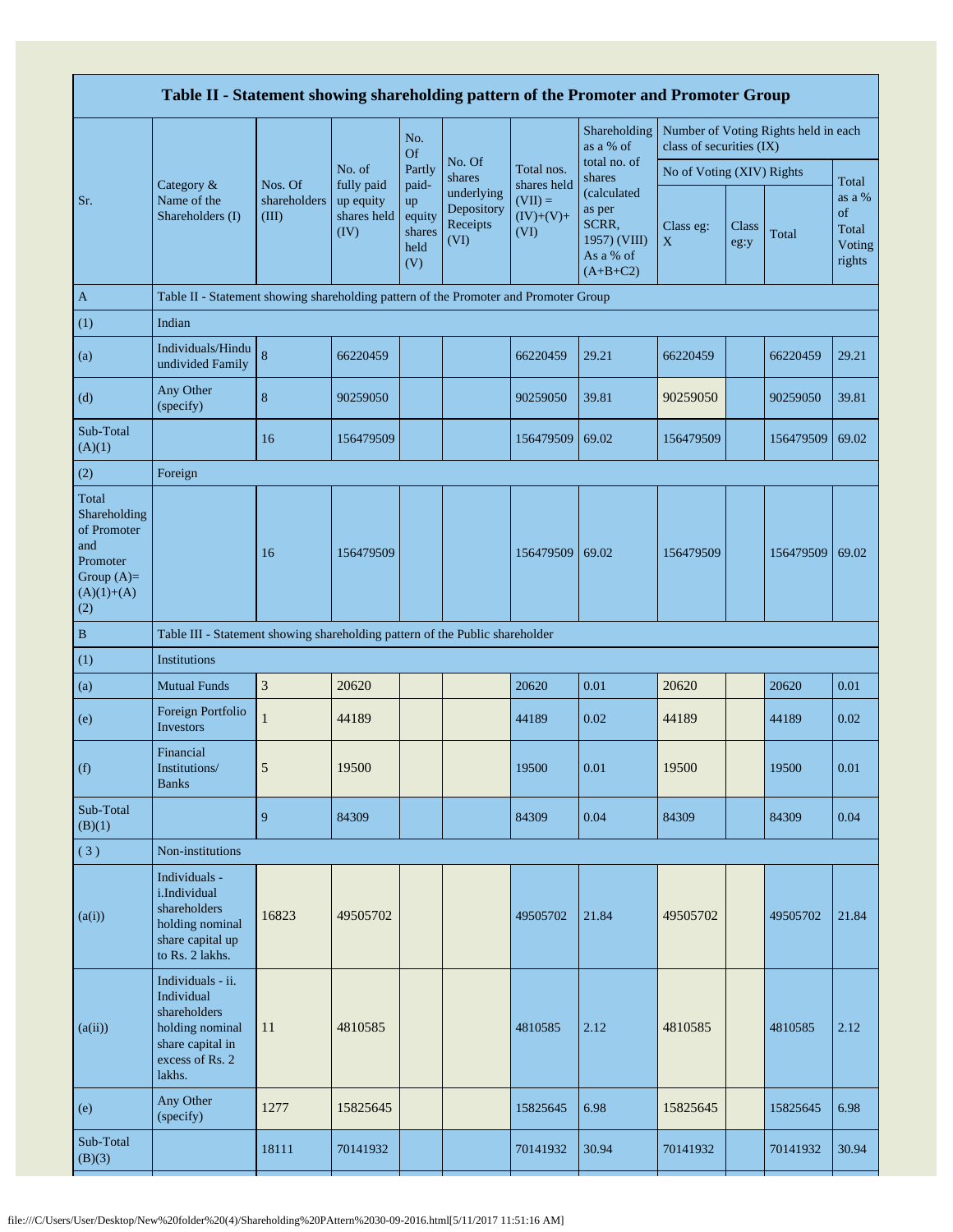| <b>Total Public</b><br>Shareholding<br>$(B)=(B)(1)+$<br>$(B)(2)+(B)$<br>(3) | 18120                                                                                         | 70226241  |  |  | 70226241  | 30.98 | 70226241  |  | 70226241  | 30.98 |
|-----------------------------------------------------------------------------|-----------------------------------------------------------------------------------------------|-----------|--|--|-----------|-------|-----------|--|-----------|-------|
| C                                                                           | Table IV - Statement showing shareholding pattern of the Non Promoter- Non Public shareholder |           |  |  |           |       |           |  |           |       |
| Total (<br>$A+B+C2$ )                                                       | 18136                                                                                         | 226705750 |  |  | 226705750 | 100   | 226705750 |  | 226705750 | 100   |
| Total<br>$(A+B+C)$                                                          | 18136                                                                                         | 226705750 |  |  | 226705750 | 100   | 226705750 |  | 226705750 | 100   |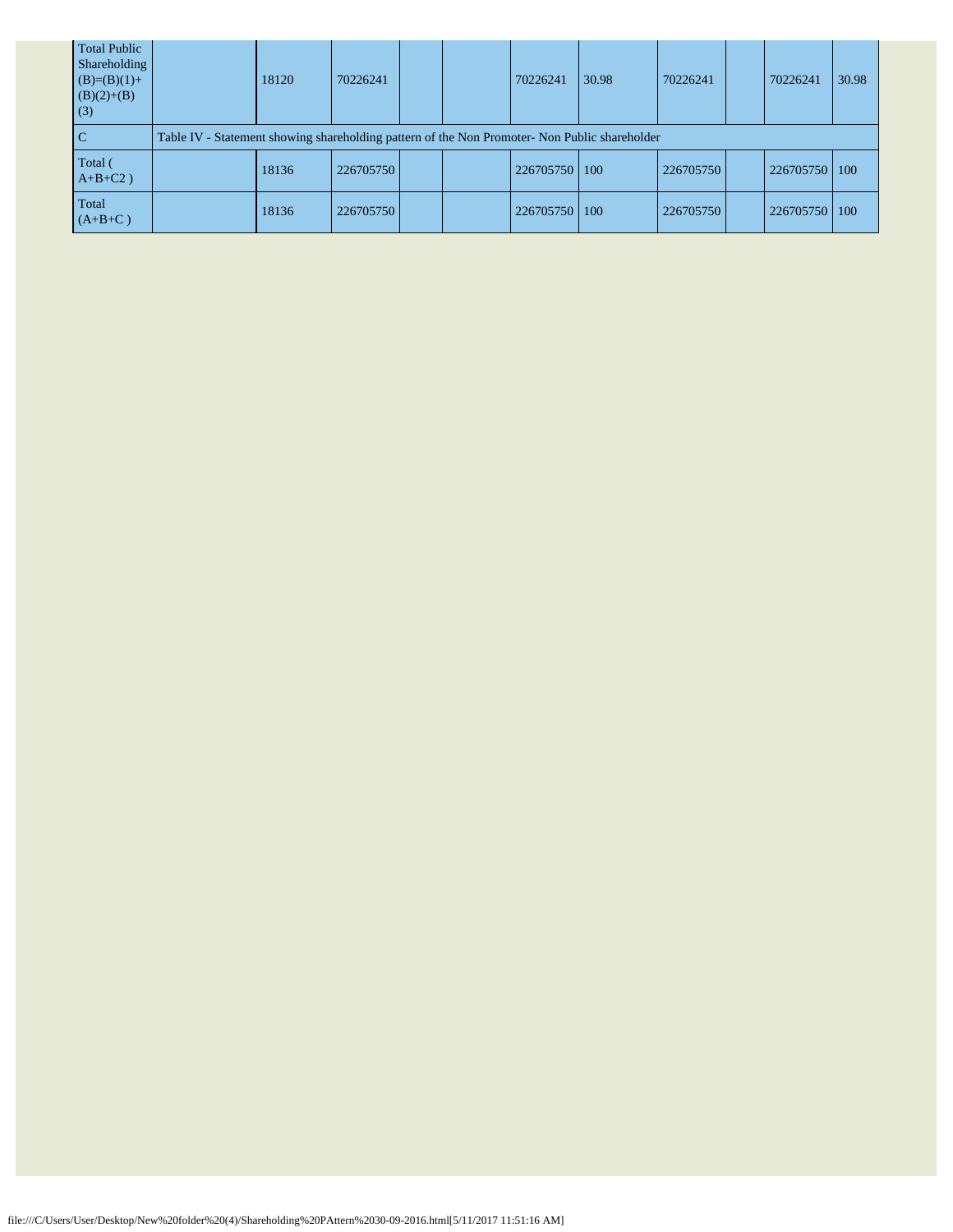| Table II - Statement showing shareholding pattern of the Promoter and Promoter Group    |                                                 |                                       |                                                                |                                                                                                                                                                           |  |                                                       |            |                                                                               |                                       |  |  |
|-----------------------------------------------------------------------------------------|-------------------------------------------------|---------------------------------------|----------------------------------------------------------------|---------------------------------------------------------------------------------------------------------------------------------------------------------------------------|--|-------------------------------------------------------|------------|-------------------------------------------------------------------------------|---------------------------------------|--|--|
|                                                                                         | No. Of<br><b>Shares</b><br>Underlying           | No. of<br><b>Shares</b><br>Underlying | No. Of Shares<br>Underlying<br>Outstanding                     | Shareholding, as a %<br>assuming full conversion of<br>convertible securities (as a<br>percentage of diluted share<br>capital) $(XI) = (VII)+(X) As$<br>a % of $(A+B+C2)$ |  | Number of<br>Locked in<br>shares (XII)                |            | Number of<br><b>Shares</b><br>pledged or<br>otherwise<br>encumbered<br>(XIII) | Number of<br>equity shares<br>held in |  |  |
| Sr.                                                                                     | Outstanding<br>convertible<br>securities<br>(X) | Outstanding<br>Warrants<br>$(X_i)$    | convertible<br>securities and<br>No. Of Warrants<br>$(Xi)$ (a) |                                                                                                                                                                           |  | As a<br>% of<br>total<br><b>Shares</b><br>held<br>(b) | No.<br>(a) | As a<br>$%$ of<br>total<br><b>Shares</b><br>held<br>(b)                       | dematerialized<br>form (XIV)          |  |  |
| $\mathbf{A}$                                                                            |                                                 |                                       |                                                                | Table II - Statement showing shareholding pattern of the Promoter and Promoter Group                                                                                      |  |                                                       |            |                                                                               |                                       |  |  |
| (1)                                                                                     | Indian                                          |                                       |                                                                |                                                                                                                                                                           |  |                                                       |            |                                                                               |                                       |  |  |
| (a)                                                                                     |                                                 |                                       |                                                                | 29.21                                                                                                                                                                     |  |                                                       |            |                                                                               | 66220459                              |  |  |
| (d)                                                                                     |                                                 |                                       |                                                                | 39.81                                                                                                                                                                     |  |                                                       |            |                                                                               | 90259050                              |  |  |
| Sub-Total (A)<br>(1)                                                                    |                                                 |                                       |                                                                | 69.02                                                                                                                                                                     |  |                                                       |            |                                                                               | 156479509                             |  |  |
| (2)                                                                                     | Foreign                                         |                                       |                                                                |                                                                                                                                                                           |  |                                                       |            |                                                                               |                                       |  |  |
| Total<br>Shareholding<br>of Promoter<br>and Promoter<br>Group $(A)=$<br>$(A)(1)+(A)(2)$ |                                                 |                                       |                                                                | 69.02                                                                                                                                                                     |  |                                                       |            |                                                                               | 156479509                             |  |  |
| $\, {\bf B}$                                                                            |                                                 |                                       |                                                                | Table III - Statement showing shareholding pattern of the Public shareholder                                                                                              |  |                                                       |            |                                                                               |                                       |  |  |
| (1)                                                                                     | Institutions                                    |                                       |                                                                |                                                                                                                                                                           |  |                                                       |            |                                                                               |                                       |  |  |
| (a)                                                                                     |                                                 |                                       |                                                                | 0.01                                                                                                                                                                      |  |                                                       |            |                                                                               | 8870                                  |  |  |
| (e)                                                                                     |                                                 |                                       |                                                                | 0.02                                                                                                                                                                      |  |                                                       |            |                                                                               | 44189                                 |  |  |
| (f)                                                                                     |                                                 |                                       |                                                                | 0.01                                                                                                                                                                      |  |                                                       |            |                                                                               | 9250                                  |  |  |
| Sub-Total (B)<br>(1)                                                                    |                                                 |                                       |                                                                | 0.04                                                                                                                                                                      |  |                                                       |            |                                                                               | 62309                                 |  |  |
| (3)                                                                                     | Non-institutions                                |                                       |                                                                |                                                                                                                                                                           |  |                                                       |            |                                                                               |                                       |  |  |
| (a(i))                                                                                  |                                                 |                                       |                                                                | 21.84                                                                                                                                                                     |  |                                                       |            |                                                                               | 43101322                              |  |  |
| (a(ii))                                                                                 |                                                 |                                       |                                                                | 2.12                                                                                                                                                                      |  |                                                       |            |                                                                               | 4810585                               |  |  |
| (e)                                                                                     |                                                 |                                       |                                                                | 6.98                                                                                                                                                                      |  |                                                       |            |                                                                               | 15691155                              |  |  |
| Sub-Total (B)<br>(3)                                                                    |                                                 |                                       |                                                                | 30.94                                                                                                                                                                     |  |                                                       |            |                                                                               | 63603062                              |  |  |
| <b>Total Public</b><br>Shareholding<br>$(B)=(B)(1)+$<br>$(B)(2)+(B)(3)$                 |                                                 |                                       |                                                                | 30.98                                                                                                                                                                     |  |                                                       |            |                                                                               | 63665371                              |  |  |
| ${\bf C}$                                                                               |                                                 |                                       |                                                                | Table IV - Statement showing shareholding pattern of the Non Promoter- Non Public shareholder                                                                             |  |                                                       |            |                                                                               |                                       |  |  |
| Total (<br>$A+B+C2$ )                                                                   |                                                 |                                       |                                                                | 100                                                                                                                                                                       |  |                                                       |            |                                                                               | 220144880                             |  |  |
| Total $(A+B+C)$                                                                         |                                                 |                                       |                                                                | 100                                                                                                                                                                       |  |                                                       |            |                                                                               | 220144880                             |  |  |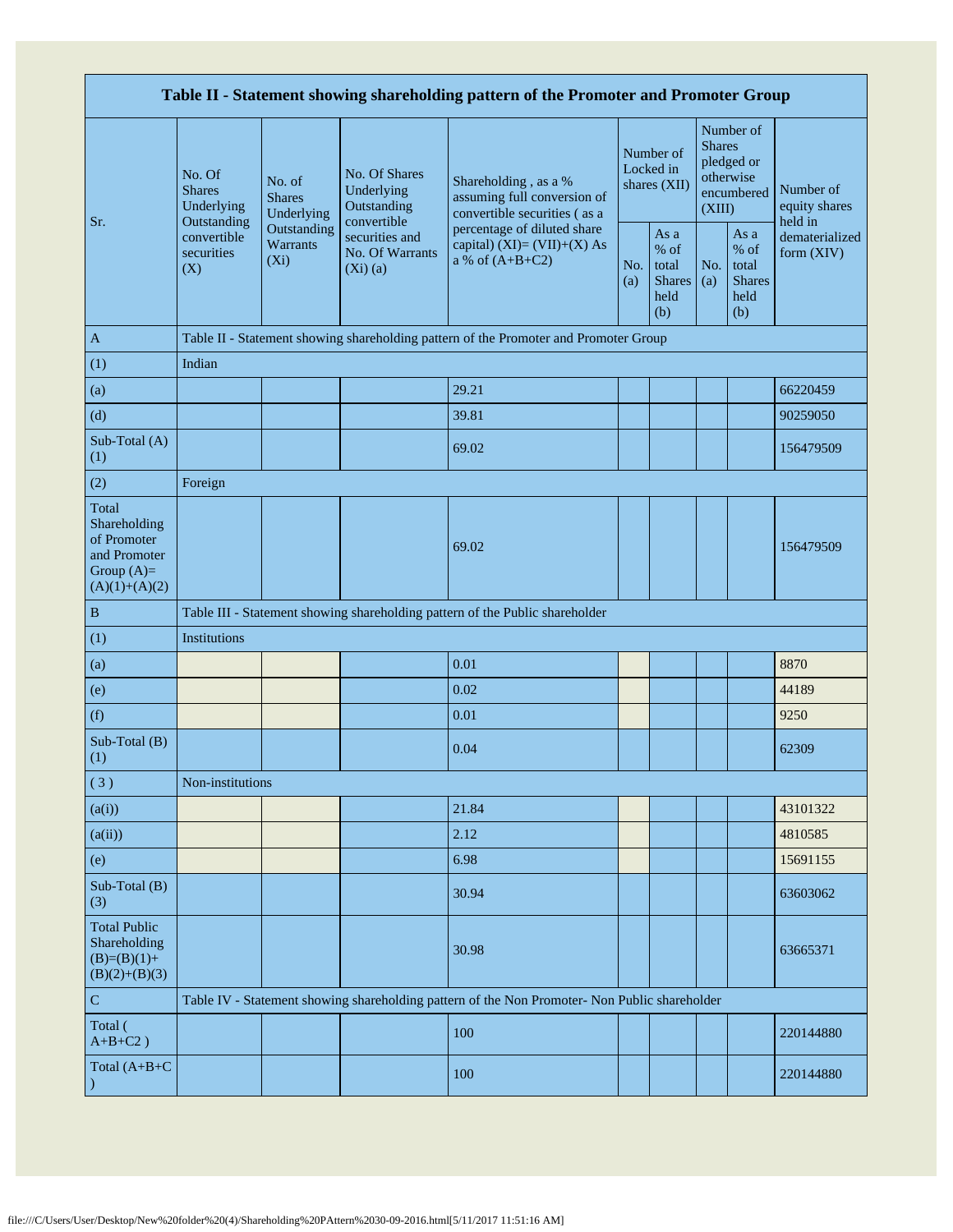|                                                                                                                                                                                 | <b>Individuals/Hindu undivided Family</b> |                                                               |               |                            |              |                         |                                    |  |  |  |  |  |
|---------------------------------------------------------------------------------------------------------------------------------------------------------------------------------|-------------------------------------------|---------------------------------------------------------------|---------------|----------------------------|--------------|-------------------------|------------------------------------|--|--|--|--|--|
| Searial No.                                                                                                                                                                     | $\,1\,$                                   | $\mathbf{2}$                                                  | $\sqrt{3}$    | $\overline{4}$             | $\sqrt{5}$   | 6                       | $\overline{7}$                     |  |  |  |  |  |
| Name of the<br>Shareholders (I)                                                                                                                                                 | Umeshkumar<br>Nandlal More                | Niraj Kumar<br>More                                           | Premlata More | Aman<br>Nirajkumar<br>More | Pallavi More | Niraj Kumar<br>More Huf | Rameshkumar<br>Radhakishan<br>More |  |  |  |  |  |
| PAN(II)                                                                                                                                                                         | AACPM6443R                                | AADPM7225Q                                                    | AANPM5792L    | CNYPM7177D                 | AEDPM0567P   | AAAHN2180A              | AADPM7235N                         |  |  |  |  |  |
| No. of fully paid<br>up equity shares<br>held (IV)                                                                                                                              | 22805999                                  | 22687726                                                      | 12724455      | 4654500                    | 3149409      | 173650                  | 21600                              |  |  |  |  |  |
| No. Of Partly<br>paid-up equity<br>shares held (V)                                                                                                                              |                                           |                                                               |               |                            |              |                         |                                    |  |  |  |  |  |
| No. Of shares<br>underlying<br>Depository<br>Receipts (VI)                                                                                                                      |                                           |                                                               |               |                            |              |                         |                                    |  |  |  |  |  |
| Total nos. shares<br>$\text{held (VII)} =$<br>$(IV)+(V)+(VI)$                                                                                                                   | 22805999                                  | 22687726                                                      | 12724455      | 4654500                    | 3149409      | 173650                  | 21600                              |  |  |  |  |  |
| Shareholding as a<br>% of total no. of<br>shares (calculated<br>as per SCRR,<br>1957) (VIII) As a<br>% of $(A+B+C2)$                                                            | 10.06                                     | 10.01                                                         | 5.61          | 2.05                       | 1.39         | 0.08                    | 0.01                               |  |  |  |  |  |
|                                                                                                                                                                                 |                                           | Number of Voting Rights held in each class of securities (IX) |               |                            |              |                         |                                    |  |  |  |  |  |
| Class eg:X                                                                                                                                                                      | 22805999                                  | 22687726                                                      | 12724455      | 4654500                    | 3149409      | 173650                  | 21600                              |  |  |  |  |  |
| Class eg:y                                                                                                                                                                      |                                           |                                                               |               |                            |              |                         |                                    |  |  |  |  |  |
| Total                                                                                                                                                                           | 22805999                                  | 22687726                                                      | 12724455      | 4654500                    | 3149409      | 173650                  | 21600                              |  |  |  |  |  |
| Total as a % of<br><b>Total Voting</b><br>rights                                                                                                                                | 10.06                                     | 10.01                                                         | 5.61          | 2.05                       | 1.39         | 0.08                    | 0.01                               |  |  |  |  |  |
| No. Of Shares<br>Underlying<br>Outstanding<br>convertible<br>securities $(X)$                                                                                                   |                                           |                                                               |               |                            |              |                         |                                    |  |  |  |  |  |
| No. of Shares<br>Underlying<br>Outstanding<br>Warrants (Xi)                                                                                                                     |                                           |                                                               |               |                            |              |                         |                                    |  |  |  |  |  |
| No. Of Shares<br>Underlying<br>Outstanding<br>convertible<br>securities and<br>No. Of Warrants<br>$(Xi)$ $(a)$                                                                  |                                           |                                                               |               |                            |              |                         |                                    |  |  |  |  |  |
| Shareholding, as<br>a % assuming<br>full conversion of<br>convertible<br>securities (as a<br>percentage of<br>diluted share<br>capital) $(XI)=$<br>$(VII)+(Xi)(a) As$<br>a % of | 10.06                                     | 10.01                                                         | 5.61          | 2.05                       | 1.39         | 0.08                    | 0.01                               |  |  |  |  |  |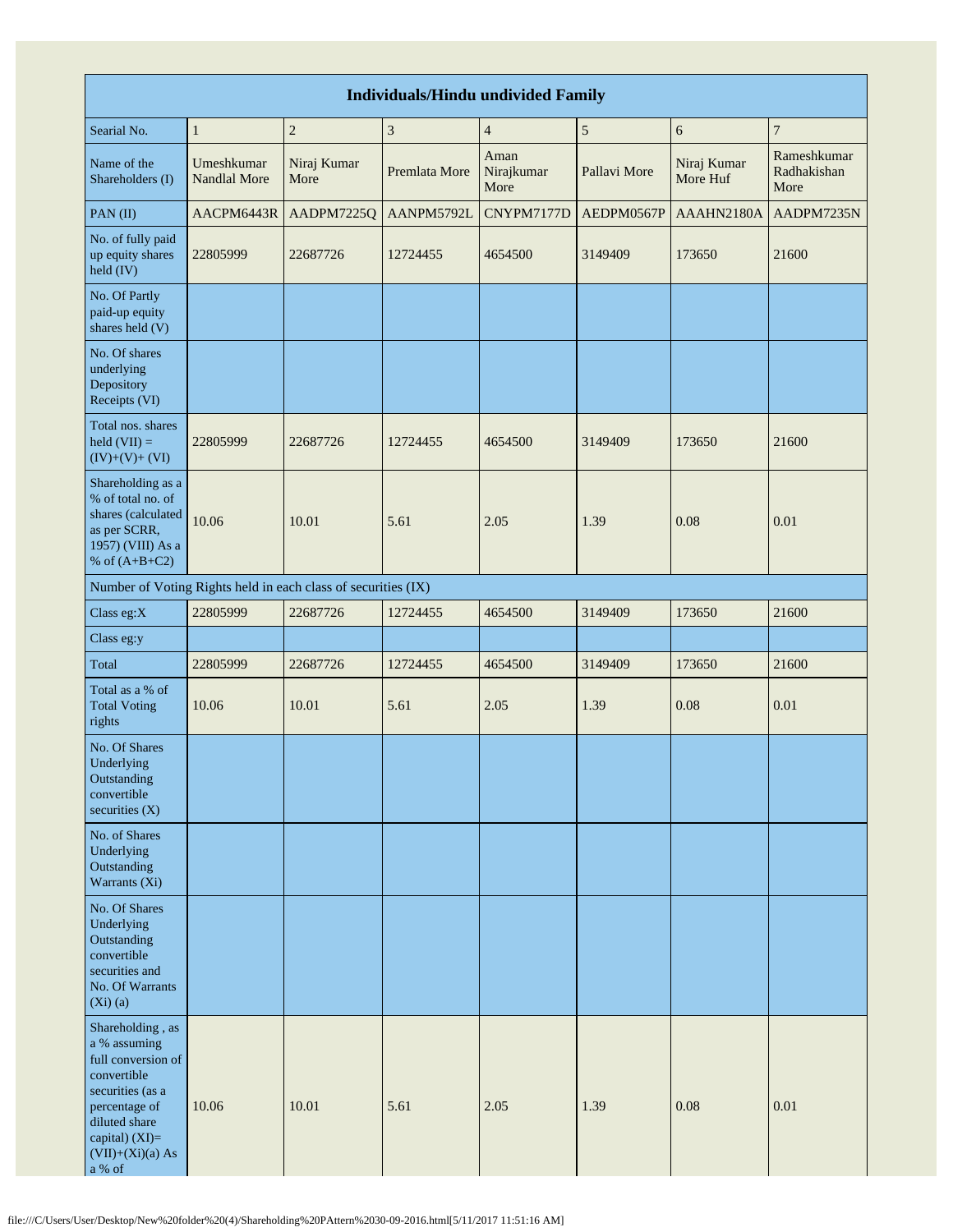| $(A+B+C2)$                                                           |                                                         |          |          |         |         |        |       |  |  |  |  |
|----------------------------------------------------------------------|---------------------------------------------------------|----------|----------|---------|---------|--------|-------|--|--|--|--|
| Number of Locked in shares (XII)                                     |                                                         |          |          |         |         |        |       |  |  |  |  |
| No. $(a)$                                                            |                                                         |          |          |         |         |        |       |  |  |  |  |
| As a % of total<br>Shares held (b)                                   |                                                         |          |          |         |         |        |       |  |  |  |  |
|                                                                      | Number of Shares pledged or otherwise encumbered (XIII) |          |          |         |         |        |       |  |  |  |  |
| No. $(a)$                                                            |                                                         |          |          |         |         |        |       |  |  |  |  |
| As a % of total<br>Shares held (b)                                   |                                                         |          |          |         |         |        |       |  |  |  |  |
| Number of equity<br>shares held in<br>dematerialized<br>form $(XIV)$ | 22805999                                                | 22687726 | 12724455 | 4654500 | 3149409 | 173650 | 21600 |  |  |  |  |
| Reason for not providing PAN                                         |                                                         |          |          |         |         |        |       |  |  |  |  |
| Reason for not<br>providing PAN                                      |                                                         |          |          |         |         |        |       |  |  |  |  |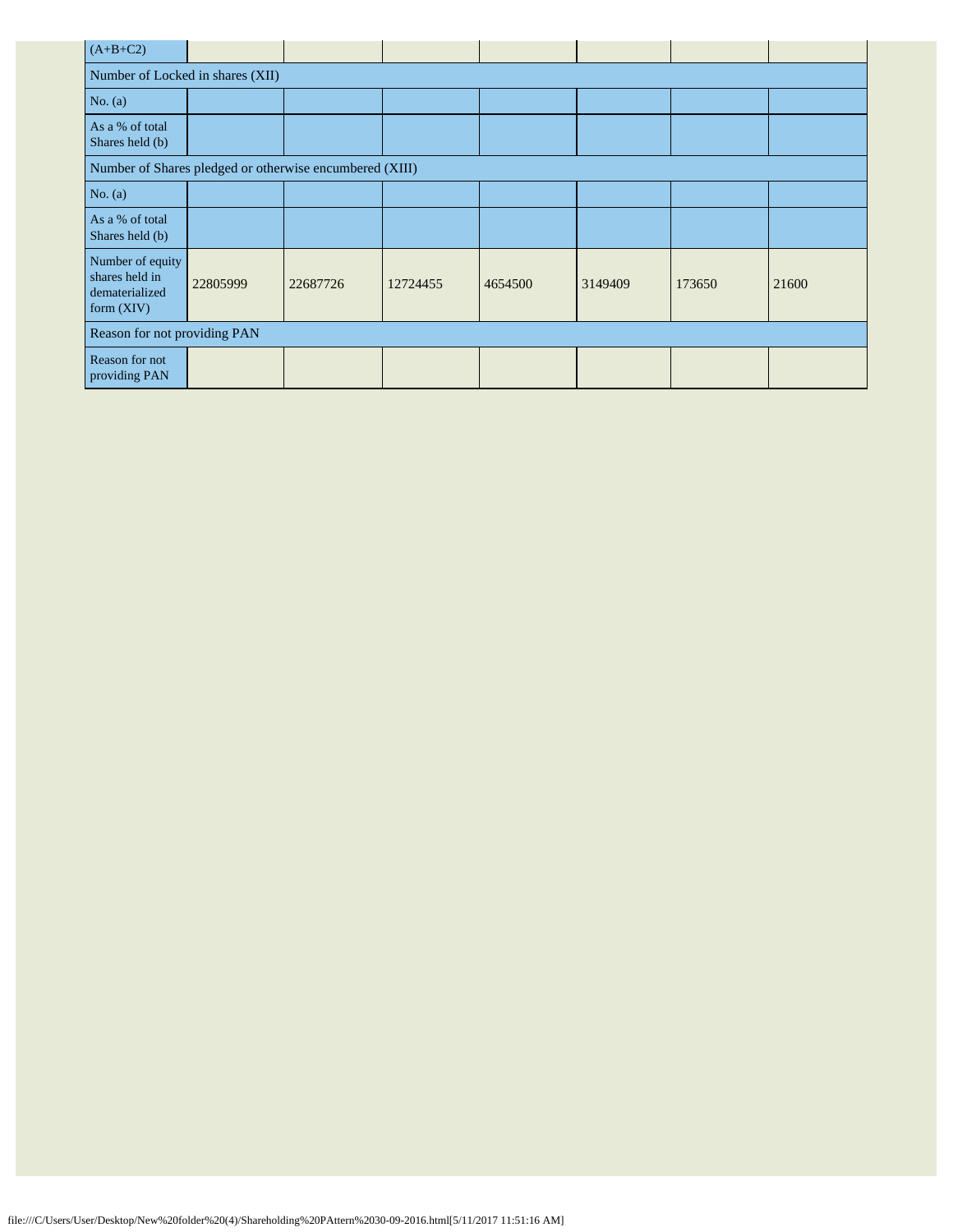|                                                                                                                                                                                                                              | <b>Individuals/Hindu undivided Family</b>                     |                       |
|------------------------------------------------------------------------------------------------------------------------------------------------------------------------------------------------------------------------------|---------------------------------------------------------------|-----------------------|
| Searial No.                                                                                                                                                                                                                  | $\,$ 8 $\,$                                                   |                       |
| Name of the<br>Shareholders (I)                                                                                                                                                                                              | Vinod R Haritwal                                              | Click here to go back |
| PAN(II)                                                                                                                                                                                                                      | AAAPH0577K                                                    | Total                 |
| No. of fully paid<br>up equity shares<br>$\text{held (IV)}$                                                                                                                                                                  | 3120                                                          | 66220459              |
| No. Of Partly paid-<br>up equity shares<br>held(V)                                                                                                                                                                           |                                                               |                       |
| No. Of shares<br>underlying<br>Depository<br>Receipts (VI)                                                                                                                                                                   |                                                               |                       |
| Total nos. shares<br>held $(VII) = (IV) +$<br>$(V)+(VI)$                                                                                                                                                                     | 3120                                                          | 66220459              |
| Shareholding as a<br>% of total no. of<br>shares (calculated<br>as per SCRR,<br>1957) (VIII) As a<br>% of $(A+B+C2)$                                                                                                         | $\mathbf{0}$                                                  | 29.21                 |
|                                                                                                                                                                                                                              | Number of Voting Rights held in each class of securities (IX) |                       |
| Class eg:X                                                                                                                                                                                                                   | 3120                                                          | 66220459              |
| Class eg:y                                                                                                                                                                                                                   |                                                               |                       |
| Total                                                                                                                                                                                                                        | 3120                                                          | 66220459              |
| Total as a % of<br><b>Total Voting rights</b>                                                                                                                                                                                | $\boldsymbol{0}$                                              | 29.21                 |
| No. Of Shares<br>Underlying<br>Outstanding<br>convertible<br>securities (X)                                                                                                                                                  |                                                               |                       |
| No. of Shares<br>Underlying<br>Outstanding<br>Warrants (Xi)                                                                                                                                                                  |                                                               |                       |
| No. Of Shares<br>Underlying<br>Outstanding<br>convertible<br>securities and No.<br>Of Warrants (Xi)<br>(a)                                                                                                                   |                                                               |                       |
| Shareholding, as a<br>% assuming full<br>conversion of<br>convertible<br>securities (as a<br>percentage of<br>diluted share<br>capital) (XI)=<br>$(VII)+(Xi)(a)$ As a<br>% of $(A+B+C2)$<br>Number of Locked in shares (XII) | $\mathbf{0}$                                                  | 29.21                 |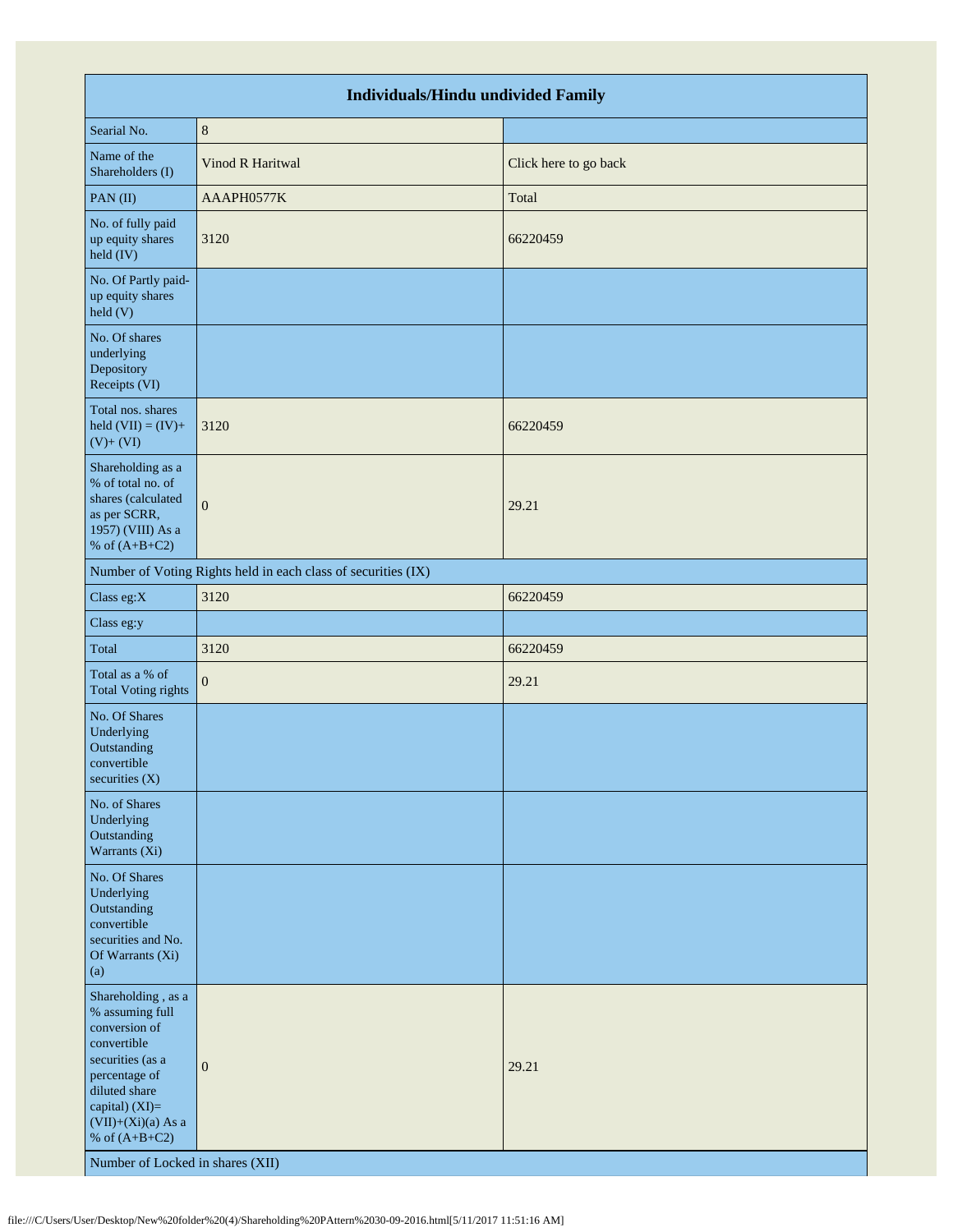| No. $(a)$                                                            |                                                         |          |
|----------------------------------------------------------------------|---------------------------------------------------------|----------|
| As a % of total<br>Shares held (b)                                   |                                                         |          |
|                                                                      | Number of Shares pledged or otherwise encumbered (XIII) |          |
| No. $(a)$                                                            |                                                         |          |
| As a % of total<br>Shares held (b)                                   |                                                         |          |
| Number of equity<br>shares held in<br>dematerialized<br>form $(XIV)$ | 3120                                                    | 66220459 |
| Reason for not providing PAN                                         |                                                         |          |
| Reason for not<br>providing PAN                                      |                                                         |          |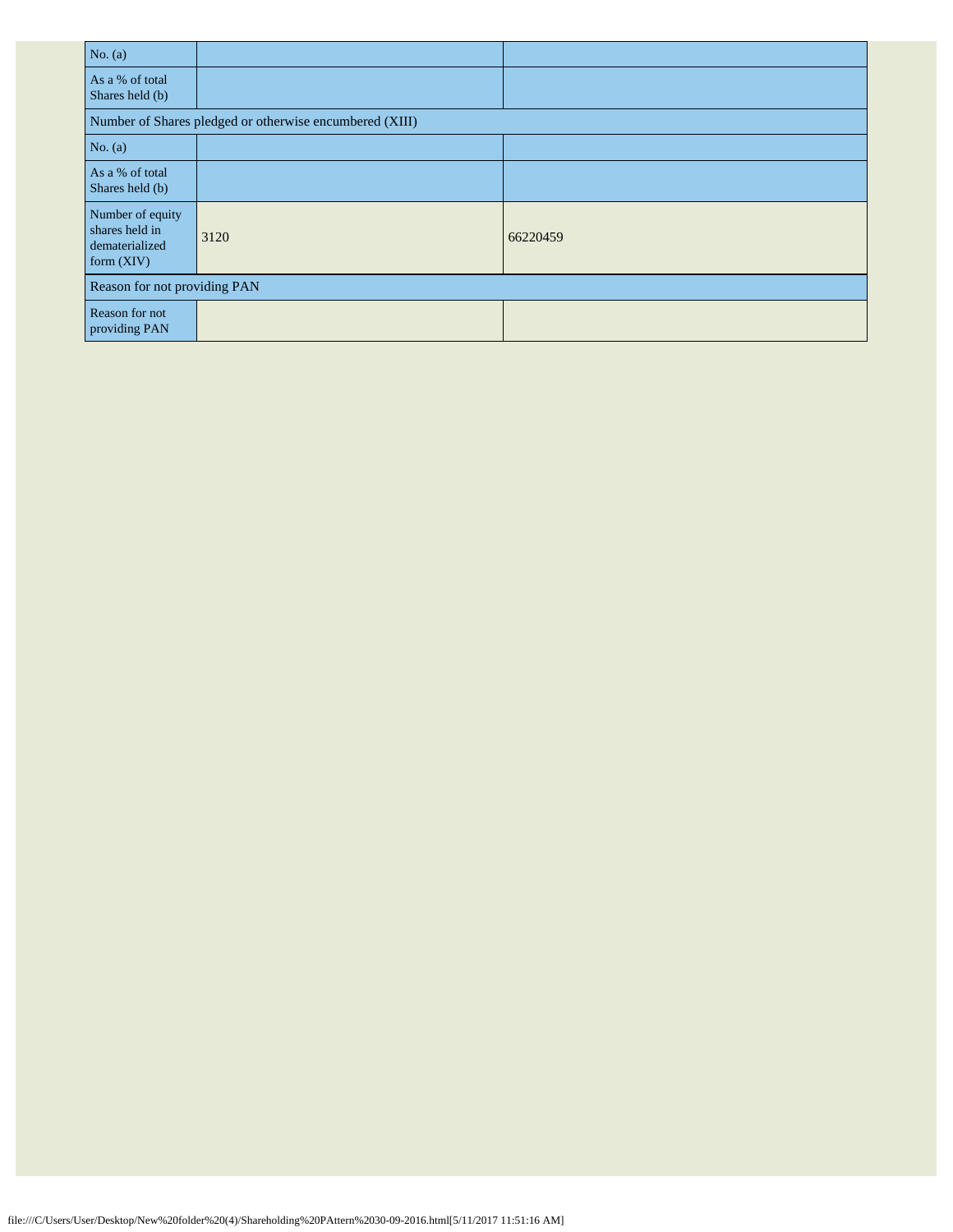|                                                                                                                      |                             |                             | Any Other (specify)                             |                            |                               |                            |                               |
|----------------------------------------------------------------------------------------------------------------------|-----------------------------|-----------------------------|-------------------------------------------------|----------------------------|-------------------------------|----------------------------|-------------------------------|
| Searial No.                                                                                                          | $\mathbf{1}$                | $\overline{c}$              | $\ensuremath{\mathfrak{Z}}$                     | $\overline{4}$             | 5                             | 6                          | $\boldsymbol{7}$              |
| Category                                                                                                             | Person Acting<br>in Concert | Person Acting<br>in Concert | <b>Bodies</b><br>Corporate                      | <b>Bodies</b><br>Corporate | <b>Bodies</b><br>Corporate    | <b>Bodies</b><br>Corporate | <b>Bodies</b><br>Corporate    |
| Name of the<br>Shareholders (I)                                                                                      | Shivani<br>Rajgarhia        | Manisha<br>Dujodwala        | Poona Bottling<br>Company<br>Private<br>Limited | Ridhi Sidhi Ltd            | Growel<br>Projects<br>Limited | Radhakishan<br>Nandlal Llp | Waluj<br><b>Beverages</b> Llp |
| PAN(II)                                                                                                              | AADPR1328M                  | AABPD3368F                  | AABCP0317K                                      | AAACR3412N                 | AACCG2638M                    | AASFR8892B                 | AACFW2555L                    |
| No. of the<br>Shareholders (I)                                                                                       | 695000                      | 582500                      | 42500050                                        | 32359000                   | 12558000                      | 1088120                    | 296380                        |
| No. of fully paid<br>up equity shares<br>held (IV)                                                                   | 695000                      | 582500                      | 42500050                                        | 32359000                   | 12558000                      | 1088120                    | 296380                        |
| No. Of Partly paid-<br>up equity shares<br>held(V)                                                                   |                             |                             |                                                 |                            |                               |                            |                               |
| No. Of shares<br>underlying<br>Depository<br>Receipts (VI)                                                           |                             |                             |                                                 |                            |                               |                            |                               |
| Total nos. shares<br>held $(VII) = (IV) +$<br>$(V) + (VI)$                                                           | 695000                      | 582500                      | 42500050                                        | 32359000                   | 12558000                      | 1088120                    | 296380                        |
| Shareholding as a<br>% of total no. of<br>shares (calculated<br>as per SCRR,<br>1957) (VIII) As a<br>% of $(A+B+C2)$ | 0.31                        | 0.26                        | 18.75                                           | 14.27                      | 5.54                          | 0.48                       | 0.13                          |
| Number of Voting Rights held in each class of securities (IX)                                                        |                             |                             |                                                 |                            |                               |                            |                               |
| Class eg: X                                                                                                          | 695000                      | 582500                      | 42500050                                        | 32359000                   | 12558000                      | 1088120                    | 296380                        |
| Class eg:y                                                                                                           |                             |                             |                                                 |                            |                               |                            |                               |
| Total                                                                                                                | 695000                      | 582500                      | 42500050                                        | 32359000                   | 12558000                      | 1088120                    | 296380                        |
| Total as a % of<br><b>Total Voting rights</b>                                                                        | 0.31                        | 0.26                        | 18.75                                           | 14.27                      | 5.54                          | 0.48                       | 0.13                          |
| No. Of Shares<br>Underlying<br>Outstanding<br>convertible<br>securities $(X)$                                        |                             |                             |                                                 |                            |                               |                            |                               |
| No. of Shares<br>Underlying<br>Outstanding<br>Warrants (Xi)                                                          |                             |                             |                                                 |                            |                               |                            |                               |
| No. Of Shares<br>Underlying<br>Outstanding<br>convertible<br>securities and No.<br>Of Warrants (Xi)<br>(a)           |                             |                             |                                                 |                            |                               |                            |                               |
| Shareholding, as a<br>% assuming full<br>conversion of<br>convertible                                                |                             |                             |                                                 |                            |                               |                            |                               |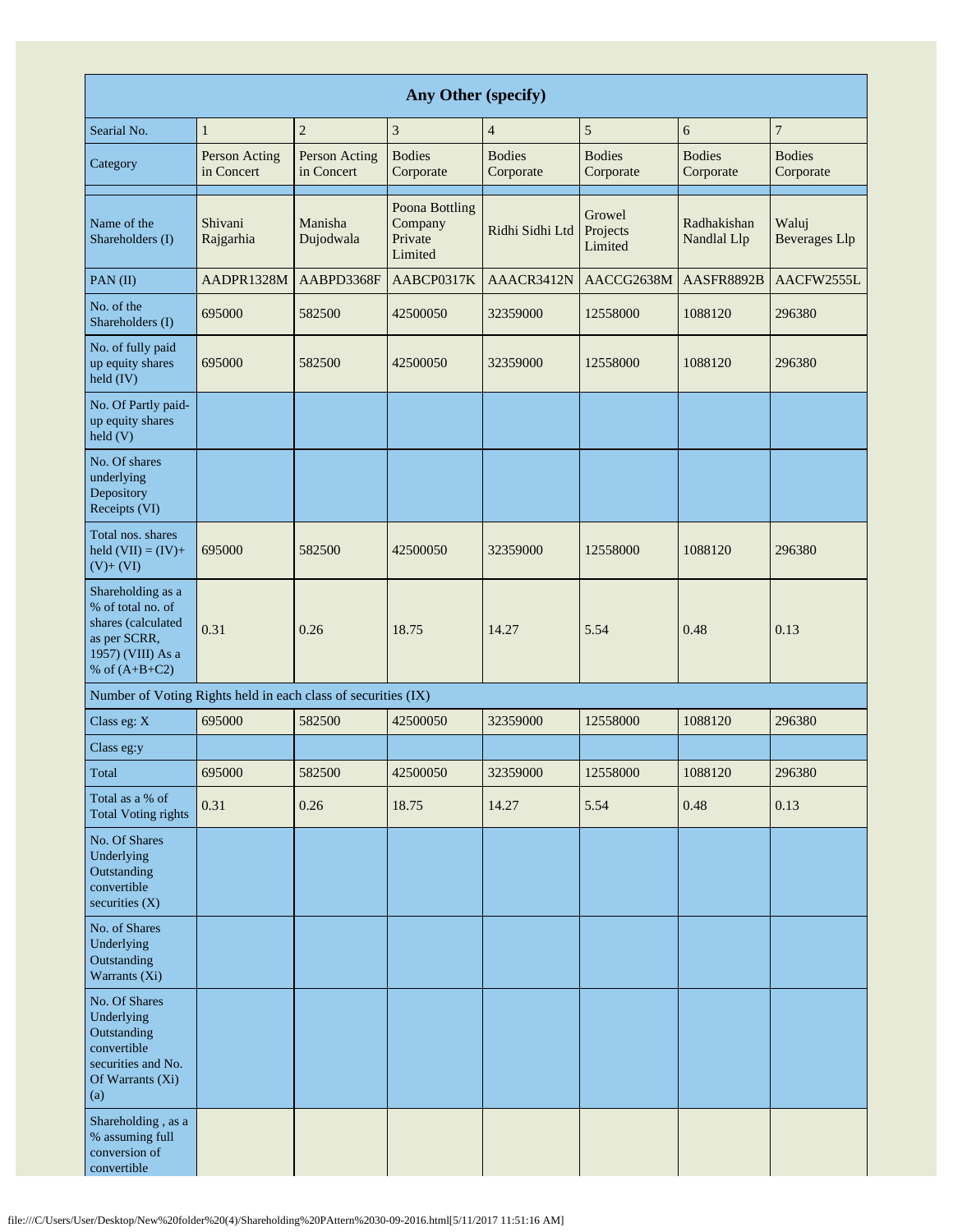| securities (as a<br>percentage of<br>diluted share<br>capital) $(XI)=$<br>$(VII)+(X)$ As a %<br>of $(A+B+C2)$ | 0.31                                                    | 0.26   | 18.75    | 14.27    | 5.54     | 0.48    | 0.13   |
|---------------------------------------------------------------------------------------------------------------|---------------------------------------------------------|--------|----------|----------|----------|---------|--------|
| Number of Locked in shares (XII)                                                                              |                                                         |        |          |          |          |         |        |
| No. (a)                                                                                                       |                                                         |        |          |          |          |         |        |
| As a % of total<br>Shares held (b)                                                                            |                                                         |        |          |          |          |         |        |
|                                                                                                               | Number of Shares pledged or otherwise encumbered (XIII) |        |          |          |          |         |        |
| No. $(a)$                                                                                                     |                                                         |        |          |          |          |         |        |
| As a % of total<br>Shares held (b)                                                                            |                                                         |        |          |          |          |         |        |
| Number of equity<br>shares held in<br>dematerialized<br>form $(XIV)$                                          | 695000                                                  | 582500 | 42500050 | 32359000 | 12558000 | 1088120 | 296380 |
| Reason for not<br>providing PAN                                                                               |                                                         |        |          |          |          |         |        |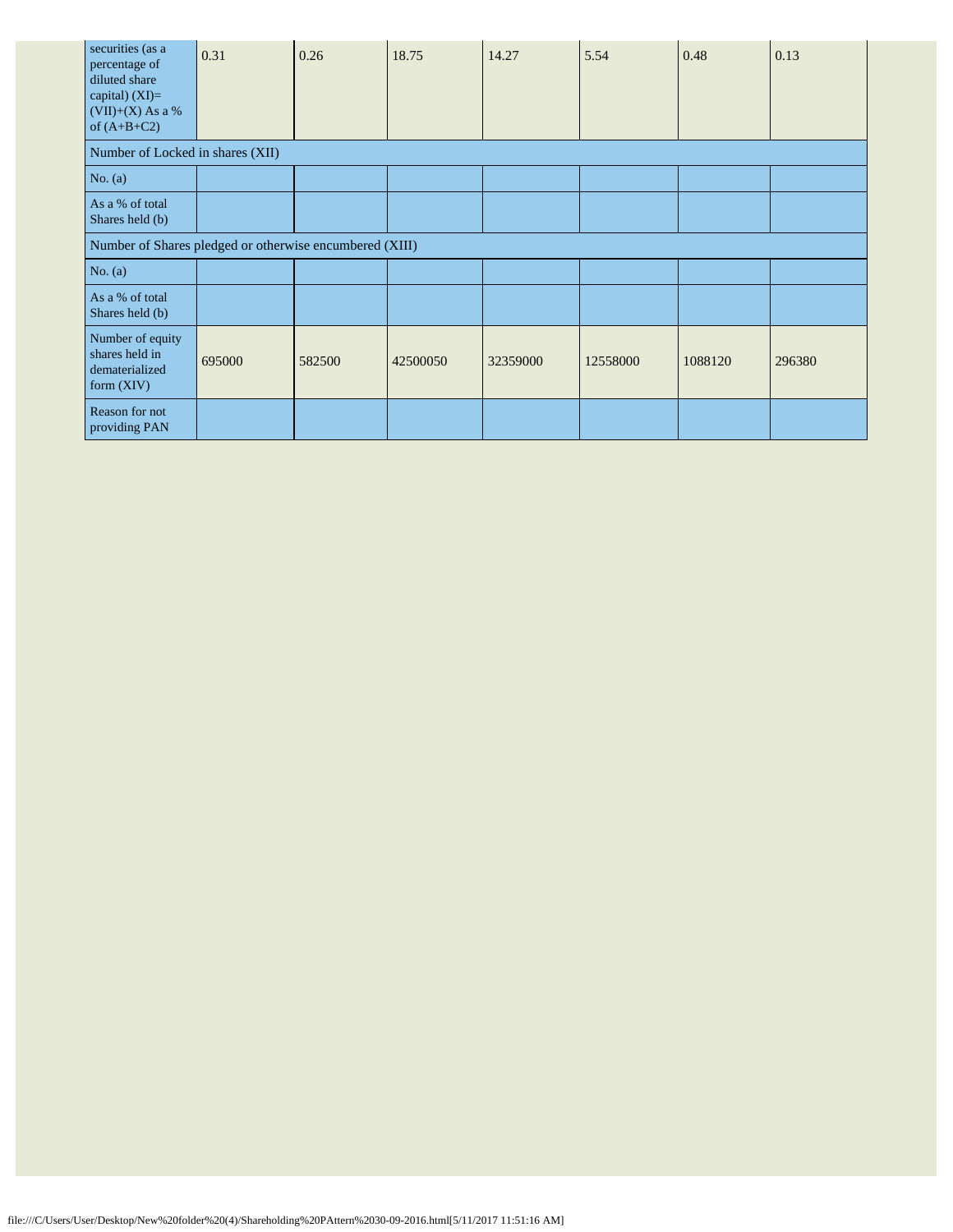| Any Other (specify)                                                                                                         |                                                               |                       |  |  |  |  |
|-----------------------------------------------------------------------------------------------------------------------------|---------------------------------------------------------------|-----------------------|--|--|--|--|
| Searial No.                                                                                                                 | $\,8\,$                                                       |                       |  |  |  |  |
| Category                                                                                                                    | <b>Bodies Corporate</b>                                       | Click here to go back |  |  |  |  |
| Name of the<br>Shareholders (I)                                                                                             | <b>Bubna More And Company Llp</b>                             |                       |  |  |  |  |
| PAN(II)                                                                                                                     | AAPFB4397Q                                                    | Total                 |  |  |  |  |
| No. of the<br>Shareholders (I)                                                                                              | 180000                                                        | 90259050              |  |  |  |  |
| No. of fully paid<br>up equity shares<br>held (IV)                                                                          | 180000                                                        | 90259050              |  |  |  |  |
| No. Of Partly paid-<br>up equity shares<br>held(V)                                                                          |                                                               |                       |  |  |  |  |
| No. Of shares<br>underlying<br>Depository<br>Receipts (VI)                                                                  |                                                               |                       |  |  |  |  |
| Total nos. shares<br>held $(VII) = (IV) +$<br>$(V)+(VI)$                                                                    | 180000                                                        | 90259050              |  |  |  |  |
| Shareholding as a<br>% of total no. of<br>shares (calculated<br>as per SCRR,<br>1957) (VIII) As a<br>% of $(A+B+C2)$        | 0.08                                                          | 39.81                 |  |  |  |  |
|                                                                                                                             | Number of Voting Rights held in each class of securities (IX) |                       |  |  |  |  |
| Class eg: X                                                                                                                 | 180000                                                        | 90259050              |  |  |  |  |
| Class eg:y                                                                                                                  |                                                               |                       |  |  |  |  |
| Total                                                                                                                       | 180000                                                        | 90259050              |  |  |  |  |
| Total as a % of<br>Total Voting rights                                                                                      | 0.08                                                          | 39.81                 |  |  |  |  |
| No. Of Shares<br>Underlying<br>Outstanding<br>convertible<br>securities $(X)$                                               |                                                               |                       |  |  |  |  |
| No. of Shares<br>Underlying<br>Outstanding<br>Warrants (Xi)                                                                 |                                                               |                       |  |  |  |  |
| No. Of Shares<br>Underlying<br>Outstanding<br>convertible<br>securities and No.<br>Of Warrants (Xi)<br>(a)                  |                                                               |                       |  |  |  |  |
| Shareholding, as a<br>% assuming full<br>conversion of<br>convertible<br>securities (as a<br>percentage of<br>diluted share | 0.08                                                          | 39.81                 |  |  |  |  |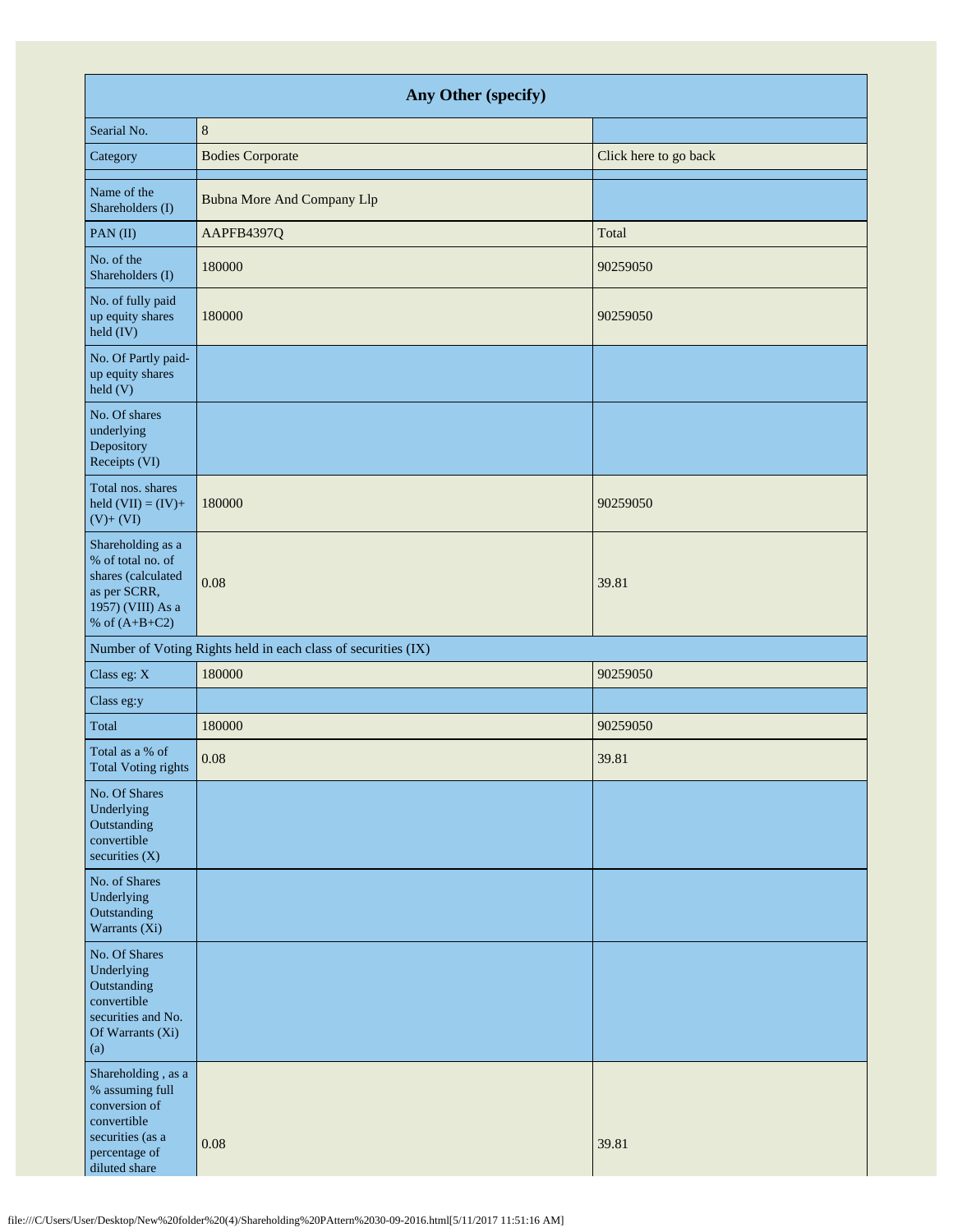| capital) (XI)=<br>$(VII)+(X)$ As a %<br>of $(A+B+C2)$                |        |          |  |  |  |
|----------------------------------------------------------------------|--------|----------|--|--|--|
| Number of Locked in shares (XII)                                     |        |          |  |  |  |
| No. $(a)$                                                            |        |          |  |  |  |
| As a % of total<br>Shares held (b)                                   |        |          |  |  |  |
| Number of Shares pledged or otherwise encumbered (XIII)              |        |          |  |  |  |
| No. (a)                                                              |        |          |  |  |  |
| As a % of total<br>Shares held (b)                                   |        |          |  |  |  |
| Number of equity<br>shares held in<br>dematerialized<br>form $(XIV)$ | 180000 | 90259050 |  |  |  |
| Reason for not<br>providing PAN                                      |        |          |  |  |  |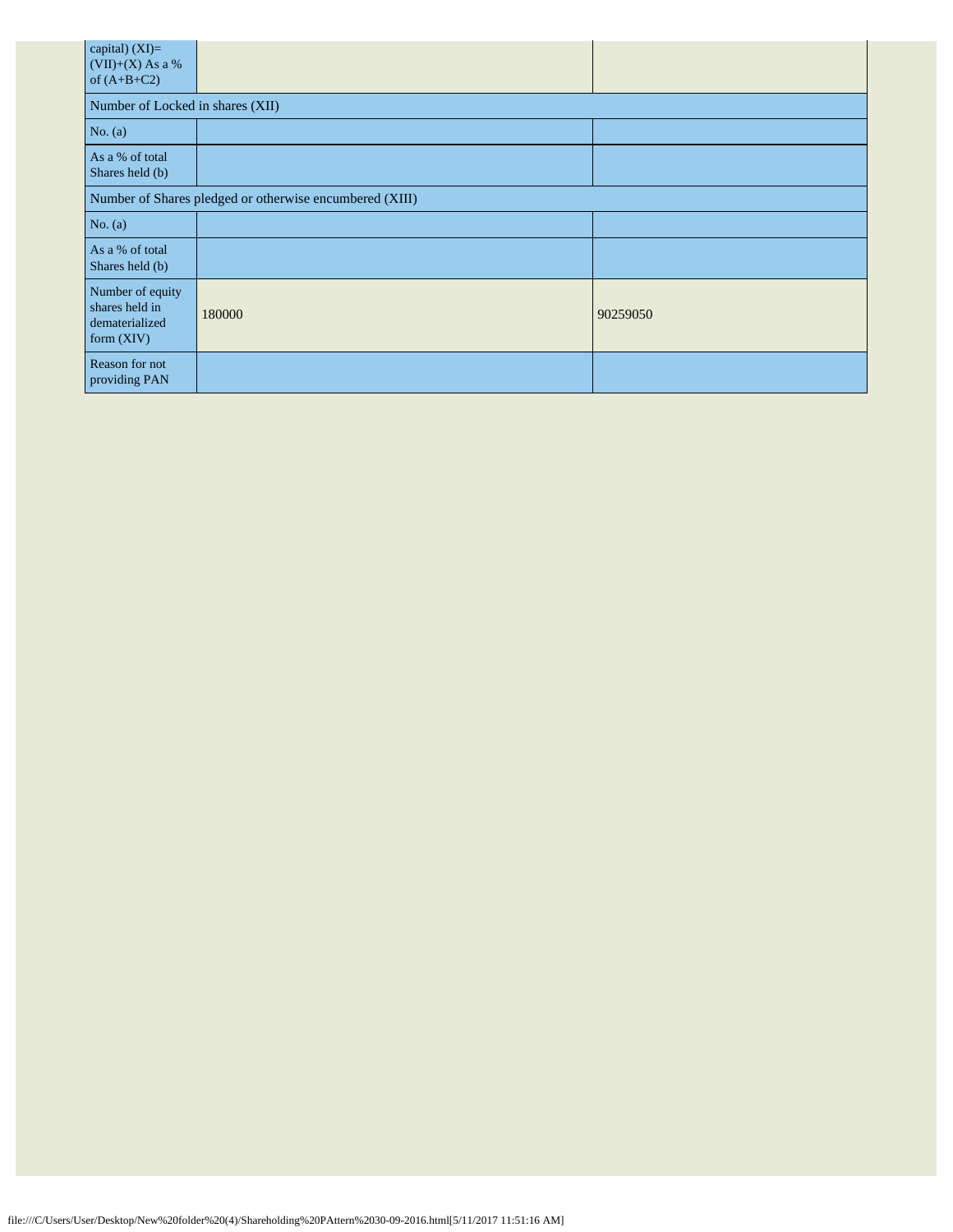| Any Other (specify)                                                                                                  |                |            |                                                               |                       |                 |                                     |                     |
|----------------------------------------------------------------------------------------------------------------------|----------------|------------|---------------------------------------------------------------|-----------------------|-----------------|-------------------------------------|---------------------|
| Searial No.                                                                                                          | $\mathbf{1}$   | $\sqrt{2}$ | 3                                                             | $\overline{4}$        | 5               | 6                                   | $\boldsymbol{7}$    |
| Category                                                                                                             | <b>Trusts</b>  | <b>HUF</b> | Overseas corporate<br>bodies                                  | $NRI - Non-$<br>Repat | $NRI-$<br>Repat | Director or Director's<br>Relatives | Clearing<br>Members |
| Category / More<br>than 1 percentage                                                                                 | Category       | Category   | Category                                                      | Category              | Category        | Category                            | Category            |
| Name of the<br>Shareholders (I)                                                                                      |                |            |                                                               |                       |                 |                                     |                     |
| PAN(II)                                                                                                              |                |            |                                                               |                       |                 |                                     |                     |
| No. of the<br>Shareholders (I)                                                                                       | 1              | 565        | $\mathbf{1}$                                                  | 82                    | 177             | $\overline{c}$                      | 190                 |
| No. of fully paid<br>up equity shares<br>held (IV)                                                                   | 10000          | 2547099    | 8750                                                          | 628928                | 954870          | 5420                                | 1892620             |
| No. Of Partly paid-<br>up equity shares<br>held(V)                                                                   |                |            |                                                               |                       |                 |                                     |                     |
| No. Of shares<br>underlying<br>Depository<br>Receipts (VI)                                                           |                |            |                                                               |                       |                 |                                     |                     |
| Total nos. shares<br>held $(VII) = (IV) +$<br>$(V)+(VI)$                                                             | 10000          | 2547099    | 8750                                                          | 628928                | 954870          | 5420                                | 1892620             |
| Shareholding as a<br>% of total no. of<br>shares (calculated<br>as per SCRR,<br>1957) (VIII) As a<br>% of $(A+B+C2)$ | $\overline{0}$ | 1.12       | $\mathbf{0}$                                                  | 0.28                  | 0.42            | $\boldsymbol{0}$                    | 0.83                |
|                                                                                                                      |                |            | Number of Voting Rights held in each class of securities (IX) |                       |                 |                                     |                     |
| Class eg: X                                                                                                          | 10000          | 2547099    | 8750                                                          | 628928                | 954870          | 5420                                | 1892620             |
| Class eg:y                                                                                                           |                |            |                                                               |                       |                 |                                     |                     |
| Total                                                                                                                | 10000          | 2547099    | 8750                                                          | 628928                | 954870          | 5420                                | 1892620             |
| Total as a % of<br><b>Total Voting rights</b>                                                                        | $\overline{0}$ | 1.12       | $\mathbf{0}$                                                  | 0.28                  | 0.42            | $\boldsymbol{0}$                    | 0.83                |
| No. Of Shares<br>Underlying<br>Outstanding<br>convertible<br>securities $(X)$                                        |                |            |                                                               |                       |                 |                                     |                     |
| No. of Shares<br>Underlying<br>Outstanding<br>Warrants (Xi)                                                          |                |            |                                                               |                       |                 |                                     |                     |
| No. Of Shares<br>Underlying<br>Outstanding<br>convertible<br>securities and No.<br>Of Warrants (Xi)<br>(a)           |                |            |                                                               |                       |                 |                                     |                     |
| Shareholding, as a<br>% assuming full<br>conversion of<br>convertible                                                |                |            |                                                               |                       |                 |                                     |                     |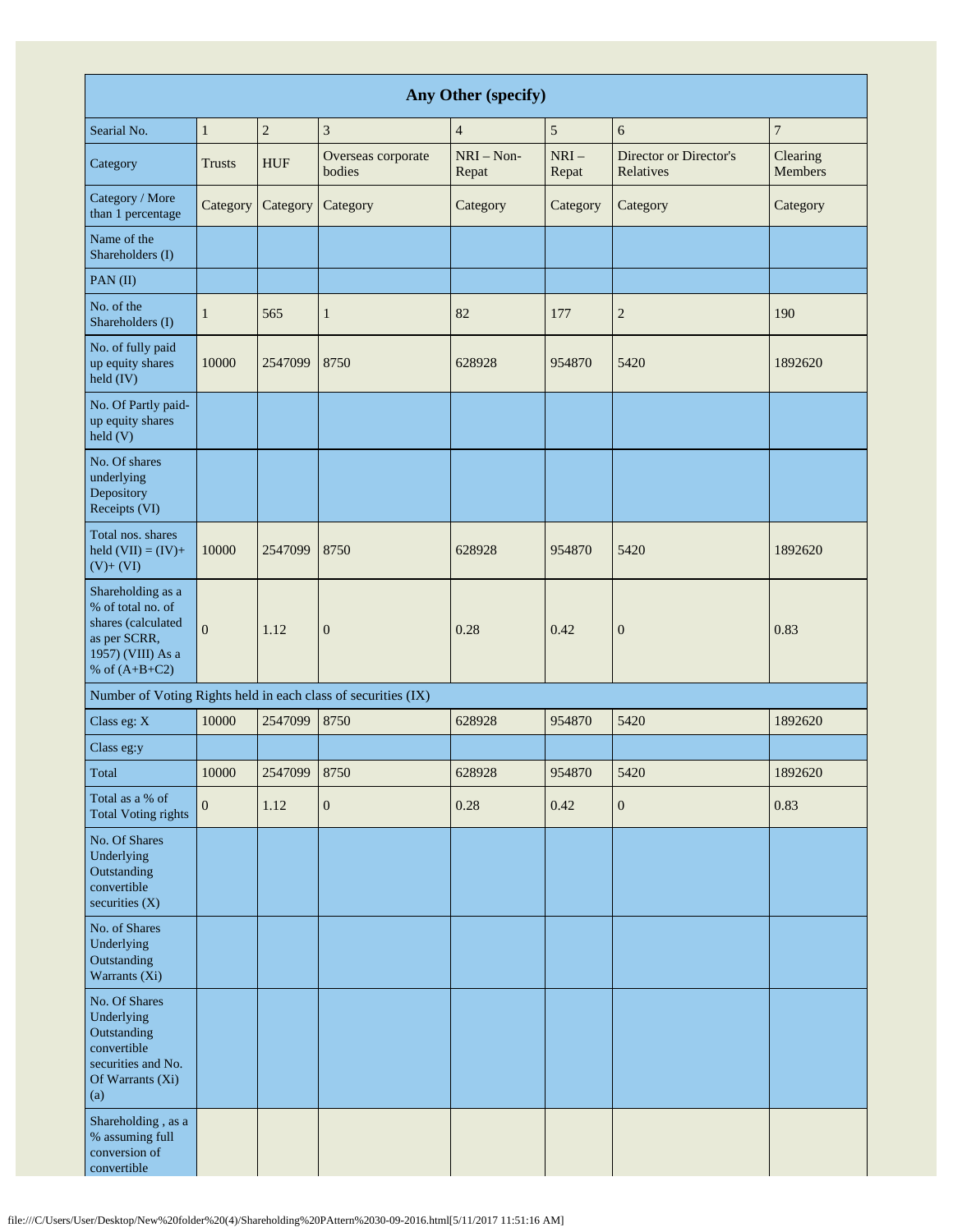| securities (as a<br>percentage of<br>diluted share<br>capital) $(XI)=$<br>$(VII)+(X)$ As a %<br>of $(A+B+C2)$ | $\overline{0}$ | 1.12    | $\overline{0}$ | 0.28   | 0.42   | $\overline{0}$ | 0.83    |
|---------------------------------------------------------------------------------------------------------------|----------------|---------|----------------|--------|--------|----------------|---------|
| Number of Locked in shares (XII)                                                                              |                |         |                |        |        |                |         |
| No. $(a)$                                                                                                     |                |         |                |        |        |                |         |
| As a % of total<br>Shares held (b)                                                                            |                |         |                |        |        |                |         |
| Number of equity<br>shares held in<br>dematerialized<br>form $(XIV)$                                          | 10000          | 2547099 | $\theta$       | 628928 | 854620 | 5420           | 1892620 |
| Reason for not providing PAN                                                                                  |                |         |                |        |        |                |         |
| Reason for not<br>providing PAN                                                                               |                |         |                |        |        |                |         |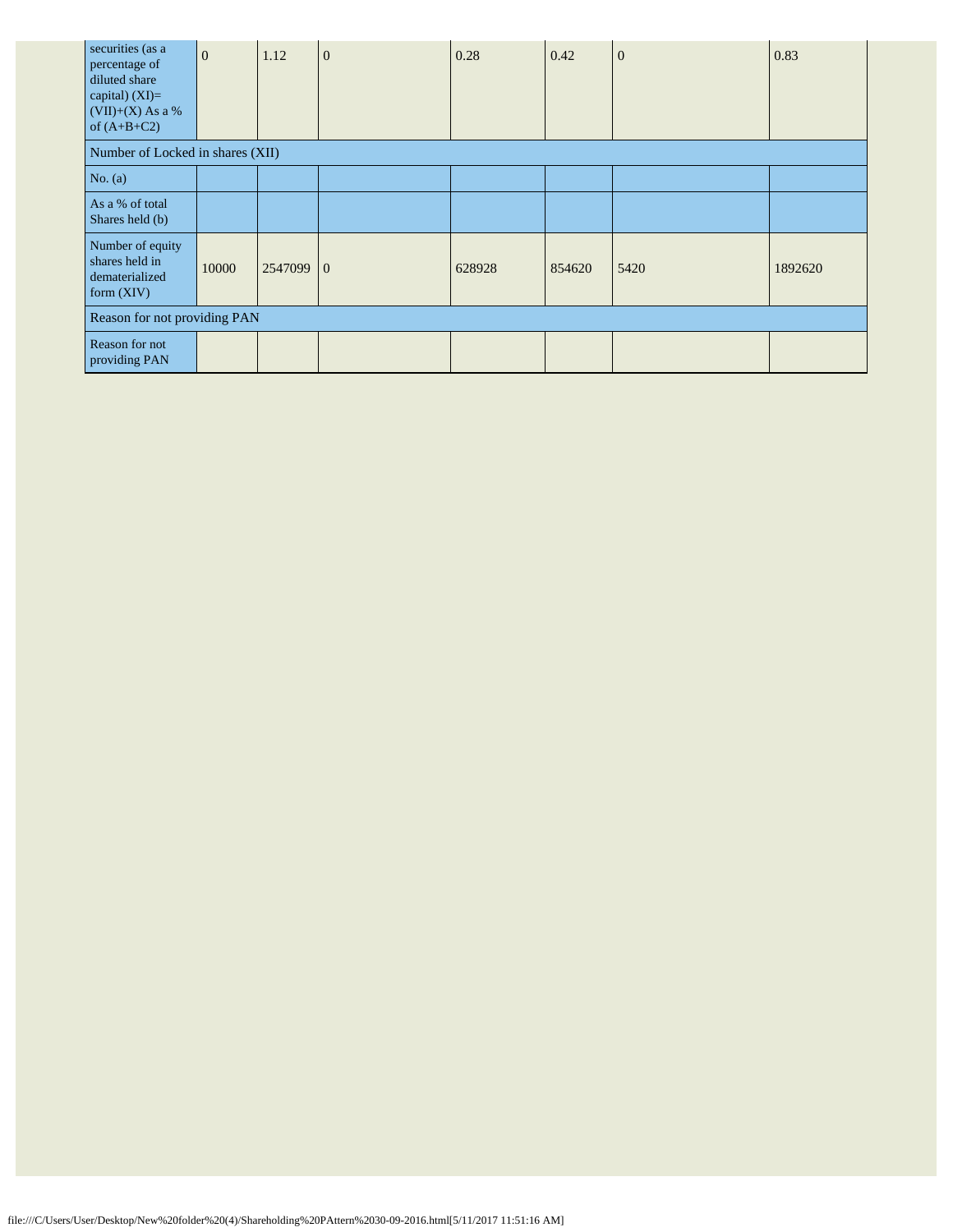| Any Other (specify)                                                                                                  |                                                               |                                        |                       |  |  |  |
|----------------------------------------------------------------------------------------------------------------------|---------------------------------------------------------------|----------------------------------------|-----------------------|--|--|--|
| Searial No.                                                                                                          | $\,8\,$                                                       | 9                                      |                       |  |  |  |
| Category                                                                                                             | <b>Bodies Corporate</b>                                       | <b>Bodies Corporate</b>                |                       |  |  |  |
| Category / More<br>than 1 percentage                                                                                 | Category                                                      | More than 1 percentage of shareholding |                       |  |  |  |
| Name of the<br>Shareholders (I)                                                                                      |                                                               | Gannon Dunkerley And Co., Limited      | Click here to go back |  |  |  |
| PAN(II)                                                                                                              |                                                               | AAACG1846P                             | Total                 |  |  |  |
| No. of the<br>Shareholders (I)                                                                                       | 259                                                           | $\mathbf{1}$                           | 1277                  |  |  |  |
| No. of fully paid<br>up equity shares<br>held (IV)                                                                   | 9777958                                                       | 4200750                                | 15825645              |  |  |  |
| No. Of Partly paid-<br>up equity shares<br>$\text{held}$ (V)                                                         |                                                               |                                        |                       |  |  |  |
| No. Of shares<br>underlying<br>Depository<br>Receipts (VI)                                                           |                                                               |                                        |                       |  |  |  |
| Total nos. shares<br>held $(VII) = (IV) +$<br>$(V)+(VI)$                                                             | 9777958                                                       | 4200750                                | 15825645              |  |  |  |
| Shareholding as a<br>% of total no. of<br>shares (calculated<br>as per SCRR,<br>1957) (VIII) As a<br>% of $(A+B+C2)$ | 4.31                                                          | 1.85                                   | 6.96                  |  |  |  |
|                                                                                                                      | Number of Voting Rights held in each class of securities (IX) |                                        |                       |  |  |  |
| Class eg: X                                                                                                          | 9777958                                                       | 4200750                                | 15825645              |  |  |  |
| Class eg:y                                                                                                           |                                                               |                                        |                       |  |  |  |
| Total                                                                                                                | 9777958                                                       | 4200750                                | 15825645              |  |  |  |
| Total as a % of<br><b>Total Voting rights</b>                                                                        | 4.31                                                          | 1.85                                   | 6.96                  |  |  |  |
| No. Of Shares<br>Underlying<br>Outstanding<br>convertible<br>securities (X)                                          |                                                               |                                        |                       |  |  |  |
| No. of Shares<br>Underlying<br>Outstanding<br>Warrants (Xi)                                                          |                                                               |                                        |                       |  |  |  |
| No. Of Shares<br>Underlying<br>Outstanding<br>convertible<br>securities and No.<br>Of Warrants (Xi)<br>(a)           |                                                               |                                        |                       |  |  |  |
| Shareholding, as a<br>% assuming full<br>conversion of<br>convertible<br>securities (as a                            |                                                               |                                        |                       |  |  |  |